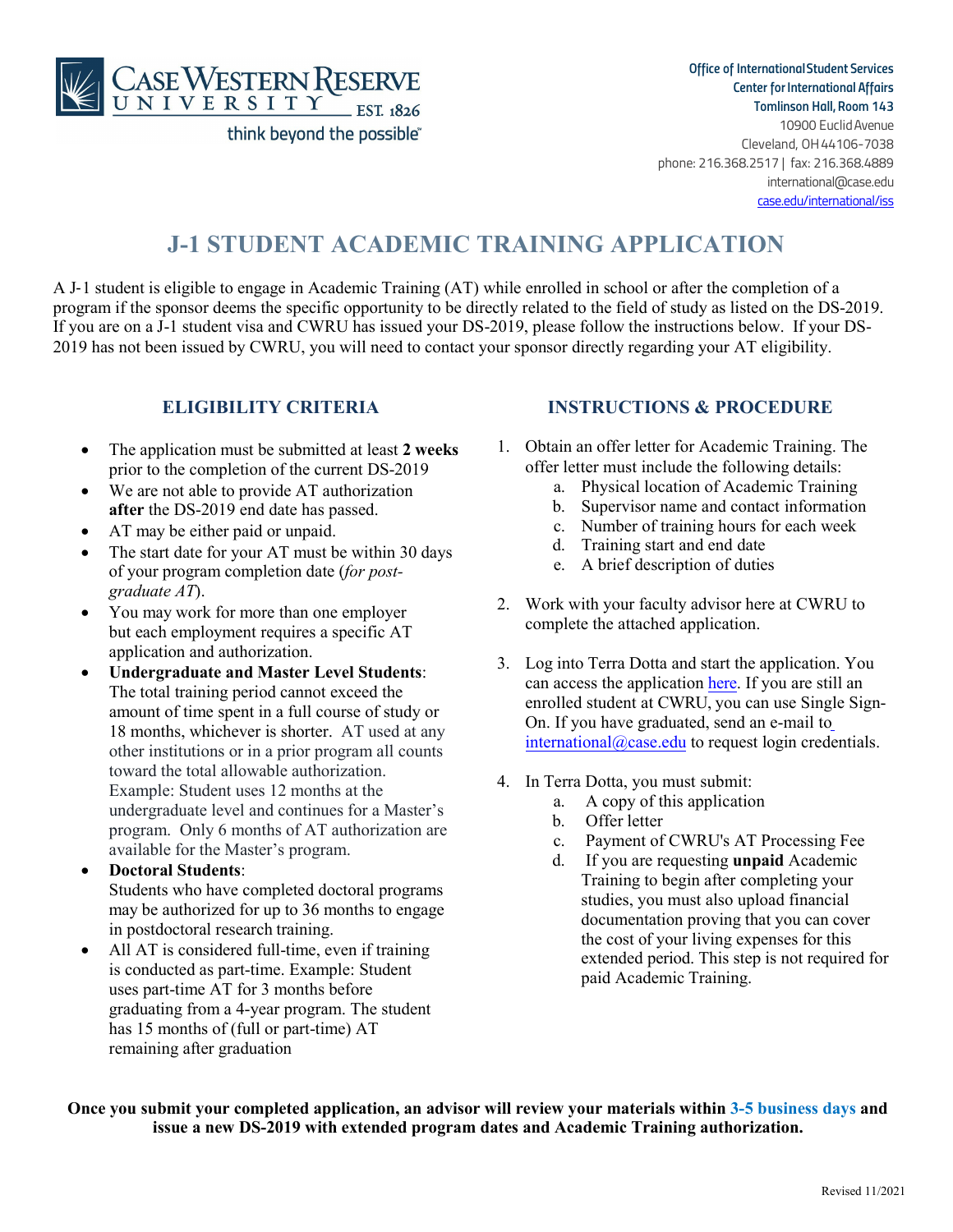

*Office of InternationalStudent Services Center forInternational Affairs Tomlinson Hall, Room 143*  10900 EuclidAvenue Cleveland, OH44106-7038 phone: 216.368.2517 | fax: 216.368.4889 [international@case.edu](mailto:international@case.edu)

case.edu/international/iss

## **J-1 STUDENT ACADEMIC TRAINING APPLICATION** J-1 STUDENT PERSONAL INFORMATION

| Last Name/Family Name                                                    | First/Given Name                                        | Academic Department at CWRU |
|--------------------------------------------------------------------------|---------------------------------------------------------|-----------------------------|
|                                                                          |                                                         |                             |
| <b>Program Completion Date</b><br>$\sqrt{a}$ (as printed on the DS-2019) | The student wishes to participate in Academic Training: |                             |
|                                                                          | PRIOR to completion of study                            | AFTER completion of study   |

### DESCRIPTION OF TRAINING PROGRAM To be completed by the Faculty Advisor or Dean:

| Name of Training Site                                      | Student's Job Title             | Training Start and End Date<br>(MM/DD/YY format) |  |  |
|------------------------------------------------------------|---------------------------------|--------------------------------------------------|--|--|
|                                                            |                                 |                                                  |  |  |
|                                                            |                                 |                                                  |  |  |
| <b>Street Address</b>                                      | City                            | <b>State and Zip Code</b>                        |  |  |
|                                                            |                                 |                                                  |  |  |
| Name and Title of Training Supervisor                      |                                 | Number of Training Hours per<br>week             |  |  |
|                                                            |                                 |                                                  |  |  |
| <b>Supervisor Phone Number</b>                             | <b>Supervisor Email Address</b> |                                                  |  |  |
|                                                            |                                 |                                                  |  |  |
| Please list objectives and goals for the training program: |                                 |                                                  |  |  |
|                                                            |                                 |                                                  |  |  |
|                                                            |                                 |                                                  |  |  |
|                                                            |                                 |                                                  |  |  |
|                                                            |                                 |                                                  |  |  |
|                                                            |                                 |                                                  |  |  |
|                                                            |                                 |                                                  |  |  |
|                                                            |                                 |                                                  |  |  |
|                                                            |                                 |                                                  |  |  |
|                                                            |                                 |                                                  |  |  |
|                                                            |                                 |                                                  |  |  |